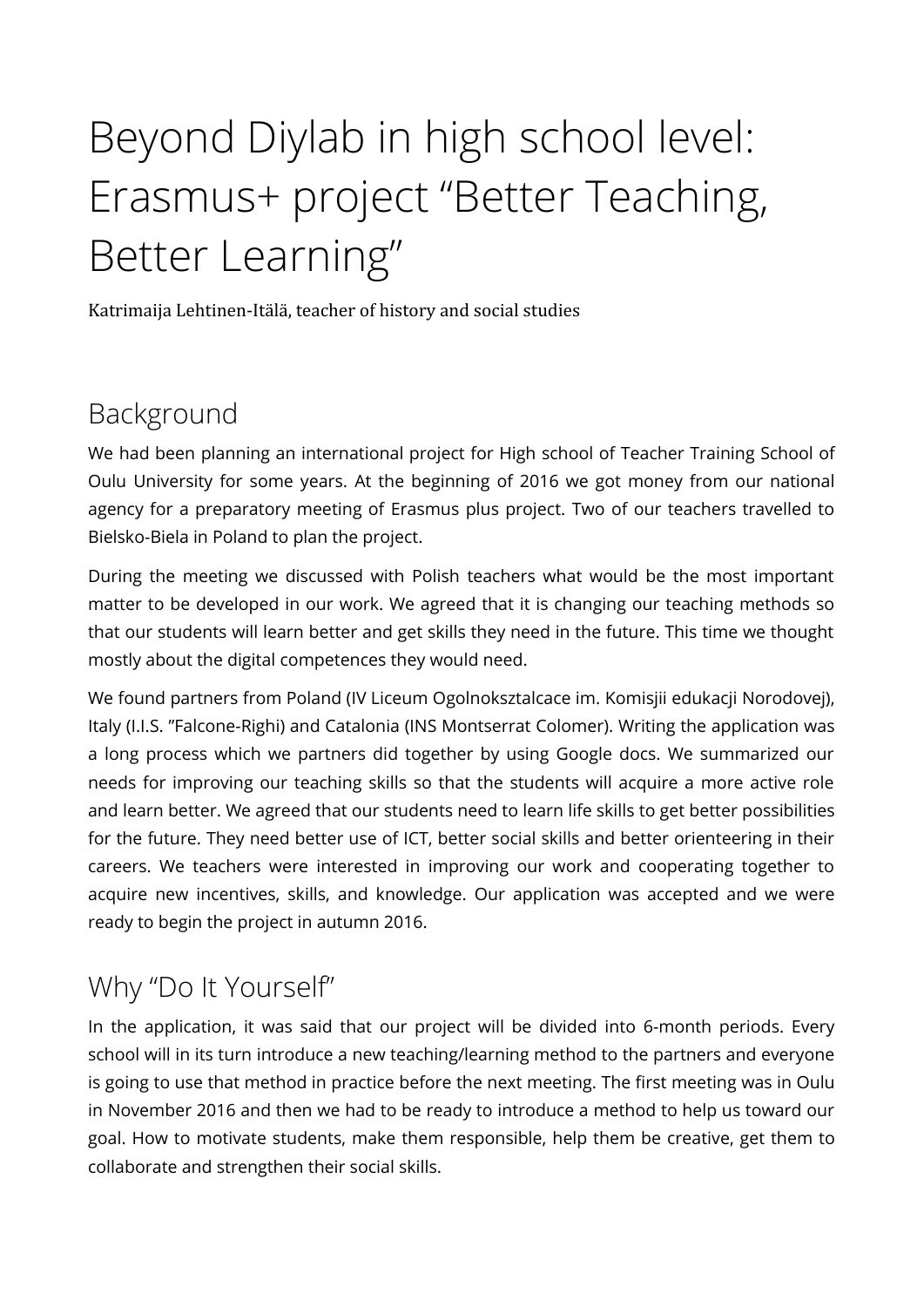I had been working in DIYlab project with my lower secondary school students and really liked this approach. I thought this could be the answer to our needs. It is well-known that high school studies have heavy curricula. The students are often more objects than subjects who accept what they are given by teachers without any opportunity to contest or process knowledge. Another problem is that students are not guided to collaborate. They don´t get used to working in groups when sitting isolated in classrooms, listening to their teachers, reading by themselves and trying to do diferent kinds of tasks alone. In a globalized world it is inevitable to be able to collaborate to survive.

I suggested using DIY approach to our partners and it was accepted. During the meeting in Oulu in November 2016. Paula Vaskuri from TOPIK introduced DIY to the partners and told about her praxis, Future Factory, for new university students. We had long discussions about DIY during the meeting in Oulu. Especially science teachers were skeptical because they thought that the subjects they teach are so difficult to understand that they have to teach themselves and they also have to obey their curricula. It was important to talk about the method together. DIY supports our goals in many ways: students will be activated, they will collaborate and learn self-regulation, and they will use ICT and learn self-assessment. After all, before the next meeting in Poland at the beginning of April 2017 all partner schools were committed to try DIY.

#### How we implement DIY in Finland

As in all school projects you have to find colleagues who are interested in the topic, who don ´t have any prejudices and who are not afraid of hard work without extra salary. But in Finland high school difers from other partners and it makes everything more complicated. There are not any classes but students are in changing groups in which they study. Minimum number of courses in a high school program is 75, of which 47 – 51 are compulsory and the rest are optional. The school year is divided into 5 periods and during every period the students will learn diferent courses. So, Finnish teachers have only 6 weeks to work with the same group. In secondary school I had found it useful to collaborate with the English teacher who was teaching the same group but in high school we seldom, hardly ever, have the same groups with other teachers.

We had a team of 4 teachers and 5 subjects: history, health education, social studies, German and English. Because of our school system we could not integrate our subjects and everyone worked alone and decided which would be the most reasonable way to try the approach. Every group was supposed to make their final product in digital form so it would be shared easily. Our high school students have been given free iPads to use during their studies and they mostly used them to produce material. At the beginning of the courses the students were told what kind of perspective DIY is, why it is used and how many lessons of the course it would last. The students<sup>2</sup> attitude was quite positive before they even knew what was going to happen.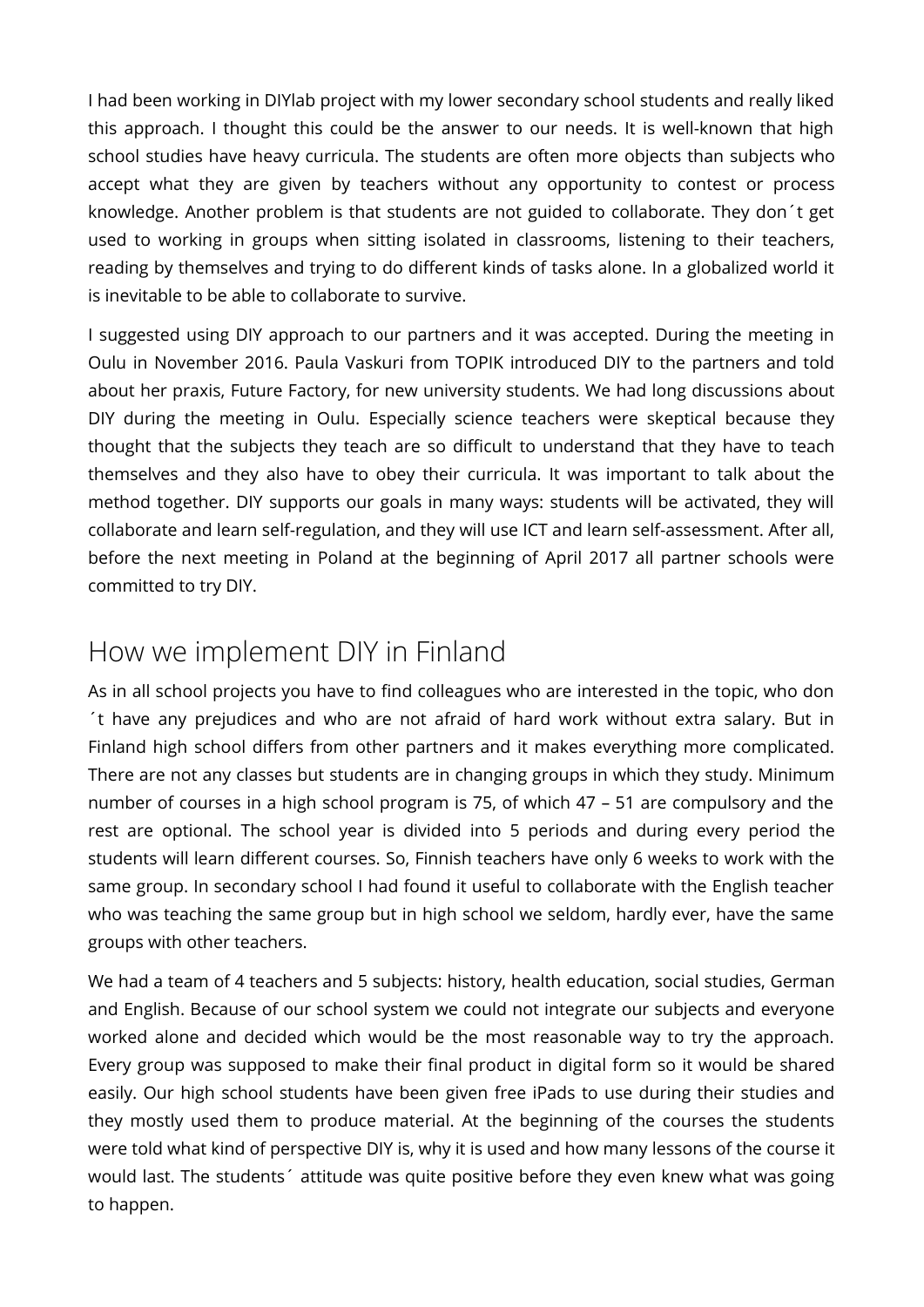Our German teacher used padlet in her project, the other teachers gave their students free hands. I used it in a social studies and in history course" Turning points in Finnish history", which is a mandatory course and thus gives a lot of work. To get time for the project my students had to take responsibility of their studies, for every lesson they had to read one chapter from their history book and do some other assignments. At the beginning of the lessons we used 10 – 15 minutes for checking their homework.

Students formed the groups themselves, chose their topics from the list and decided their products, power point, prezi, video, mind map or poster. Only one group made a video but they worked self-sufficiently and also used their own time for it. One group wanted to make an old-fashioned poster. They enjoyed the kind of tinkering, drawing, using handwriting, scissors and pasting. We also went out of the classroom, some groups worked in the library, some in the corridor or in the school cafeteria.

To assess the project I made an inquiry. Nearly everyone thought that all members in their group had been working fine. Many students said that the best thing was that this was the frst time when they really had enough time to concentrate on something. Normally they have only one 75-minute lesson for group work. Only two groups had learned new ICT skills, which is because we already use ICT a lot. As a teacher I was satisfed. I got to know students better when I was only guiding them. They found information on the internet but they mostly used wikipedia, so I had to ask them to find other sources, too. I guided them to use books. It was useful also for me, because I noticed that some students do not even know that there is a table of contents in alphabetical order.

#### Assessment of DIY in our project

Our next meeting for presentations and assessment of using DIY was in Poland in April 2017. Every school sent some students and teachers there to present products and to assess the project. There were brilliant videos in various subjects, for example science, math, philosophy, music, languages and history and also examples of integrating subjects. We had one whole day for assessment. The Finnish problems have already been mentioned here, but all other partners had a diferent kind of problem, evaluating the students. In Finland DIY was a part of certain courses and we also evaluated it as a part of the course.

 In other countries it was easy to integrate subjects but students had done their project work mostly in their own time, not at school. Teachers said that they have to teach everything that is in the curricula and DIY was extra work for their students. And especially in Italy they did not know, in which context they evaluate the students' DIY projects. Some students had used camera, some edited, some written the manuscript, some were playing. Teachers were stressed about everything having to be evaluated, but they wondered how for example a science teacher can evaluate all the work the students have done.